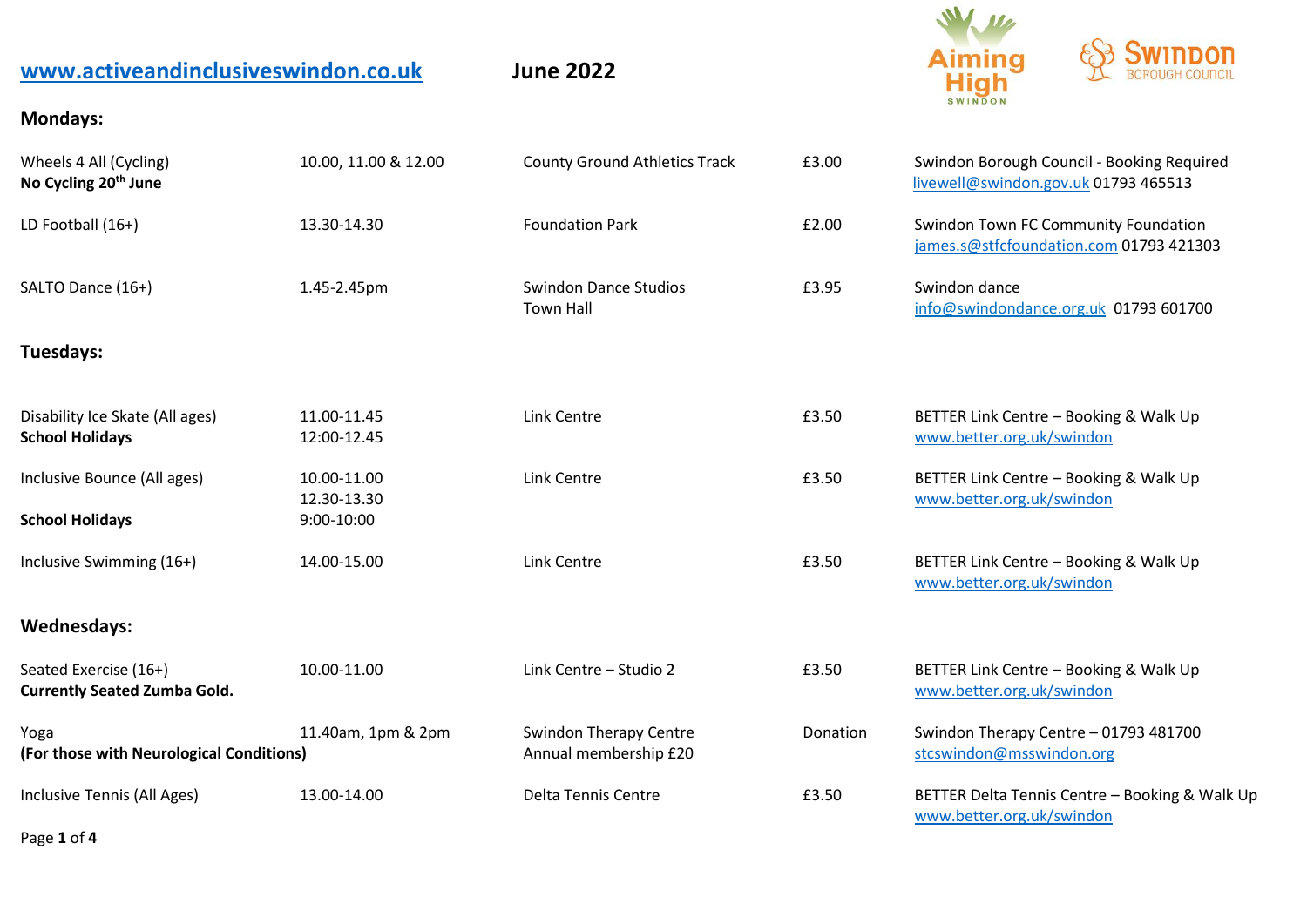| www.activeandinclusiveswindon.co.uk                   |                                           | <b>June 2022</b>                                       |             | Hiah                                                                               |  |
|-------------------------------------------------------|-------------------------------------------|--------------------------------------------------------|-------------|------------------------------------------------------------------------------------|--|
| Pan Disability Football                               | 17.00-18.00                               | The Deanery Academy SN1 7DA                            | £2.00       | Swindon Town FC Community Foundation<br>james.s@stfcfoundation.com 01793 421303    |  |
| <b>DS Active Football</b><br>(Downs Syndrome)         | 18.00-19.00                               | The Deanery Academy SN1 7DA                            | £2.00       | Swindon Town FC Community Foundation<br>james.s@stfcfoundation.com 01793 421303    |  |
| Thursdays:                                            |                                           |                                                        |             |                                                                                    |  |
| Healthy Lives Be Active<br>Multi Sports session (16+) | 9.15-10.00am                              | <b>County Ground Athletics Track</b>                   | Free        | Swindon Borough Council - just turn up<br>livewell@swindon.gov.uk 01793 465513     |  |
| Wheels 4 All (Cycling)                                | 10.00, 11.00 & 12.00                      | <b>County Ground Athletics Track</b>                   | £3.00       | Swindon Borough Council - Booking Required<br>livewell@swindon.gov.uk 01793 465513 |  |
| Inclusive Tennis (16+)                                | 10.30-11.30                               | Swindon Tennis Centre @ St Marks<br><b>SN2 1DB</b>     | £2.00       | Swindon Tennis Centre - 0800 888 6030<br>craig@nationaltennis.org.uk               |  |
| Pilates<br>(For those with Neurological Conditions)   | 10am & 11.15am                            | <b>Swindon Therapy Centre</b><br>Annual membership £20 | Donation    | Swindon Therapy Centre - 01793 481700<br>stcswindon@msswindon.org                  |  |
| Inclusive Bounce (All ages)<br><b>School Holidays</b> | 13.00-14.00<br>14.00-15.00<br>09:00-10:00 | Link Centre                                            | £3.50       | BETTER Link Centre - Booking & Walk Up<br>www.better.org.uk/swindon                |  |
| Disability Cricket (12-25)                            | 17.00-18.00                               | Swindon Cricket Club, County Ground                    | <b>FREE</b> | Wiltshire Cricket 07923236489<br>harry.mattingley@wiltshirecricket.co.uk           |  |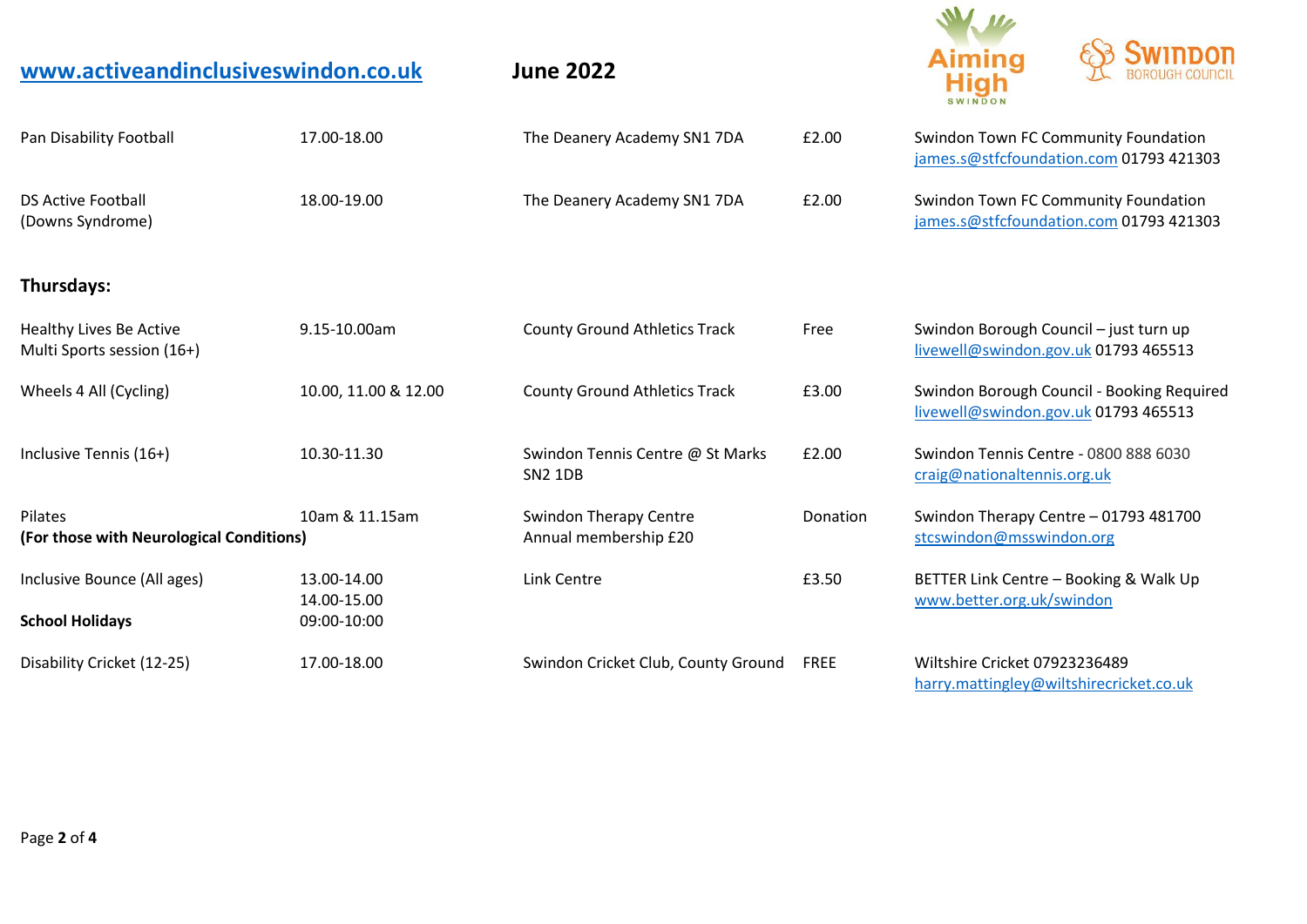| www.activeandinclusiveswindon.co.uk<br><b>Fridays:</b>       |                   | <b>June 2022</b>                     |       | <b>Swindon</b><br><b>Aiming</b><br><b>High</b><br>SWINDON |                                            |  |
|--------------------------------------------------------------|-------------------|--------------------------------------|-------|-----------------------------------------------------------|--------------------------------------------|--|
| Wheels for All - Cycling<br>No Cycling 24 <sup>th</sup> June | 10.00am & 11.00am | <b>County Ground Athletics Track</b> | £3    | livewell@swindon.gov.uk 01793 465513                      | Swindon Borough Council - Booking Required |  |
| Football (Mental Health Session)                             | 13.00-14.00       | <b>Foundation Park</b>               | £2.00 | <b>Swindon Town FC Community Foundation</b>               | james.s@stfcfoundation.com 01793 421303    |  |
| Ability Boxing (All ages)                                    | 10.00-11.00       | Scrappers Gym SN5 5WB                |       | FREE ScrappersGym_www.scrappersgym.co.uk                  | 01793 513982                               |  |
| Saturdays:<br>Indoor Bowls (All ages)                        | Sat 10.00-12.00   | Swindon Manor Indoor Bowls (SN2 20E) |       | Swindon Manor Indoor Bowls Club                           |                                            |  |

| Indoor Bowls (All ages) | Sat 10.00-12.00 | Swindon Manor Indoor Bowls (SN2 2QE) | Swindon Manor Indoor Bowls Club                                                           |
|-------------------------|-----------------|--------------------------------------|-------------------------------------------------------------------------------------------|
|                         |                 |                                      | SWINDON MANOR INDOOR BOWLS CLUB - Home to Indoor bowls in Swindon (swindonmanoribc.co.uk) |

## **COMING SOON !**

| Swimming (0-18)                | Mon 18.00-19.00   | Thamesdown Hydro Therapy Pool £2.50 |             | Aiming High (Book in advance)            |
|--------------------------------|-------------------|-------------------------------------|-------------|------------------------------------------|
| RockBox (13+)                  | Tues 19.35-20.25  | Moonrakers Pub                      | £6.00       | <b>InclusFit</b>                         |
| Swindon Champions (16+)        | Thurs 18.30-20.00 | Dorcan Recreation Complex           | £1.50       | Swindon Champions                        |
| Swindon Vixens (Netball) (16+) | Fri 18:00-19:00   | Dorcan Recreation Centre            | <b>FREE</b> | Swindon Vixens Netball Club              |
| Wheelchair Basketball (12+)    | Fri 16.30-19.00   | твс                                 | £5p/m       | Swindon Shock Wheelchair Basketball Club |